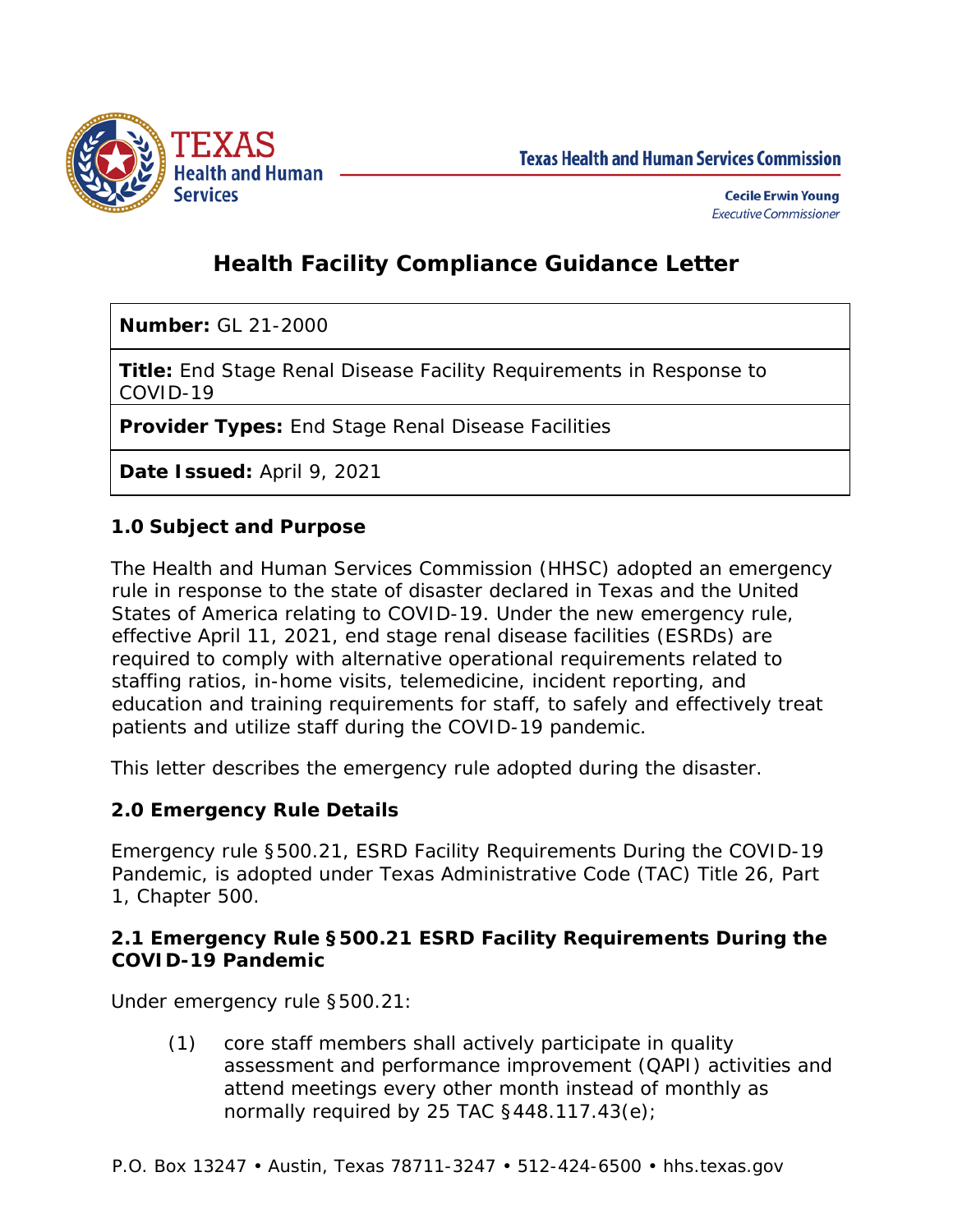- (2) all verbal or telephone physician orders shall be documented and authenticated or countersigned by the physician not more than 30 calendar days from the date the order was given, instead of 15 calendar days as normally required by 25 TAC  $$117.45(c)(3)$ ;
- (3) each patient receiving dialysis in the facility shall be seen by a physician on the medical staff once per month during the patient's treatment time, instead of every two weeks. Home dialysis patients shall be seen by a physician, advanced practice registered nurse, or physician's assistant no less than one time a month. If home dialysis patients are seen by an advanced practice registered nurse or a physician's assistant, the physician shall see the patient at least one time every three months. This visit may be conducted using telemedicine medical services, instead of in person as normally required by 25 TAC §117.45(i)(2)(C). The record of these contacts shall include evidence of assessment for new and recurrent problems and review of dialysis adequacy each month;
- (4) the staffing level for home dialysis patients, including all modalities, shall be one full-time equivalent registered nurse per 25 patients, or portion thereof, instead of 20 patients as normally required by 25 TAC  $$117.45(i)(4)$ ;
- (5) the home dialysis training curriculum shall be conducted by a registered nurse with at least 12 months clinical experience and three months experience in the specific modality with the responsibility for training the patient and the patient's caregiver, instead of six months as normally required by 25 TAC  $$117.45(j)(5)(A);$
- (6) an initial monitoring visit of a patient's home adaptation prior to the patient beginning training for the selected home modality may be conducted from outside the patient's home if the visit is performed using a synchronous audiovisual interaction between the registered nurse and the patient while the patient is at home, instead of in person as normally required by 25 TAC §117.45(j)(9)(A). The visit must be conducted to the same review standards as a normal face-to-face visit. If the visit is incapable of being performed using a synchronous audiovisual interaction between the registered nurse and the patient, the visit must be conducted in the patient's home;
- (7) a home patient visit may be conducted using telemedicine medical services, instead of in person as normally required by 25 TAC  $$117.45(j)(9)(B);$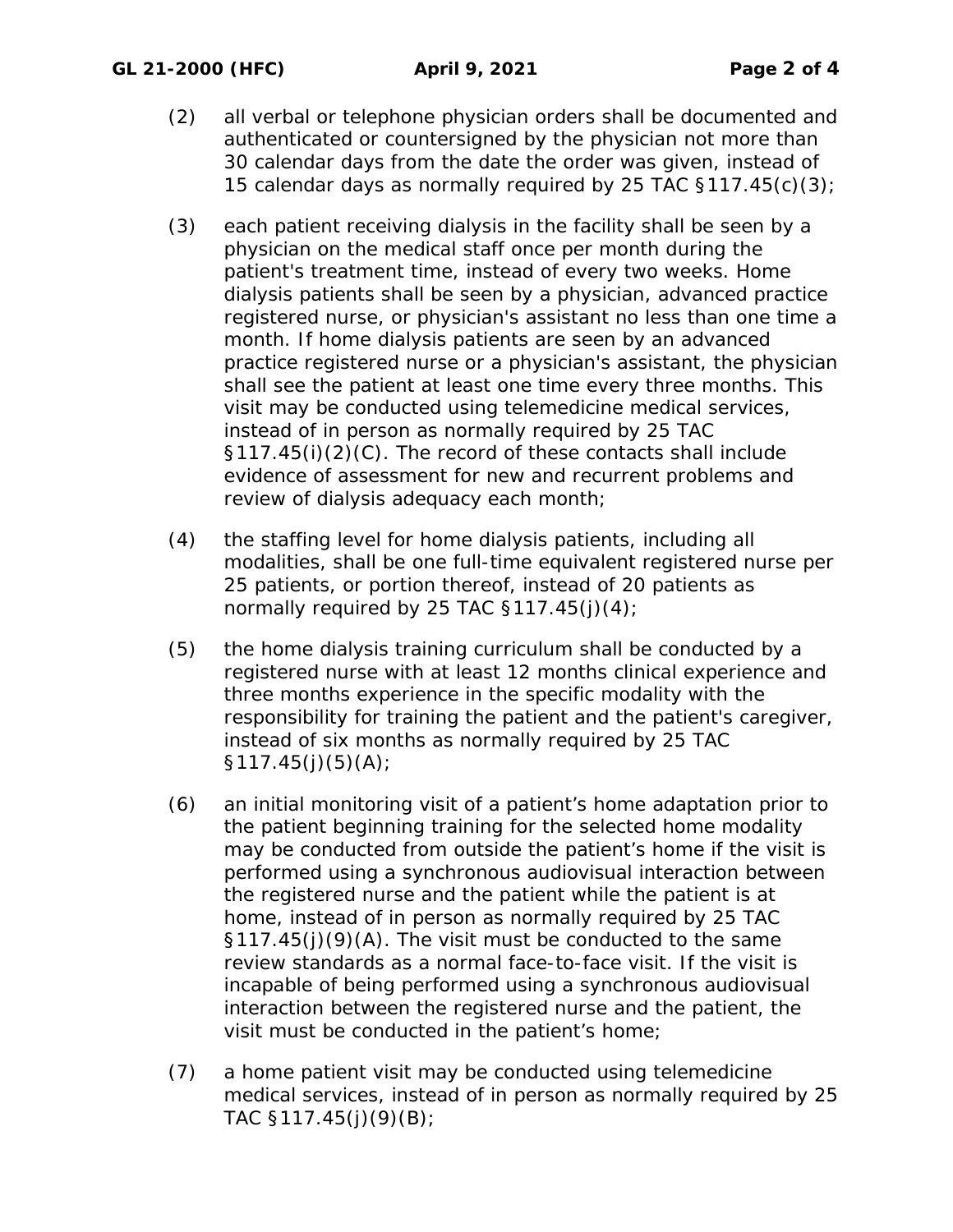- (8) each registered nurse who is assigned charge nurse responsibilities shall have at least 12 months of clinical experience and have three months of experience in hemodialysis subsequent to completion of the facility's training program, instead of six months experience in hemodialysis as normally required by 25 TAC  $\S117.46(c)(2)$ . In addition:
	- a. the registered nurse must be able to demonstrate competency for the required level of responsibility and the facility shall maintain documentation of that competency;
	- b. the registered nurse must be certified by the facility's medical director and governing body;
	- c. the hemodialysis experience shall be within the last 24 months; and
	- d. a registered nurse who holds a current certification from a nationally recognized board in nephrology nursing or hemodialysis may substitute the certification for the three months experience in dialysis obtained within the last 24 months.
- (9) if patient self-care training is provided, a registered nurse who has at least 12 months clinical experience and three months experience in the specific modality, instead of six months of experience in the specific modality as normally required by 25 TAC §117.46(c)(4), shall be responsible for training the patient or family in that modality. When other personnel assist in the training, supervision by the qualified registered nurse shall be demonstrated;
- (10) a facility shall report an incident listed in 25 TAC §117.48(a)(1)- (5) to HHSC within 20 working days, instead of 10 working days as normally required by 25 TAC §117.48(a); and
- (11) for persons with no previous experience in direct patient care, a minimum of 80 clock hours of classroom education and 200 clock hours of supervised clinical training shall be required for dialysis technicians. Training programs for dialysis technician trainees who have confirmed previous direct patient care experience may be shortened to a total of 40 clock hours of combined classroom education and clinical training, instead of 80 hours as normally required by 25 TAC §117.62(i), if they demonstrate competency with the required knowledge and skills and there has not been more than a year of time elapsed since they provided patient care in a licensed ESRD facility setting.